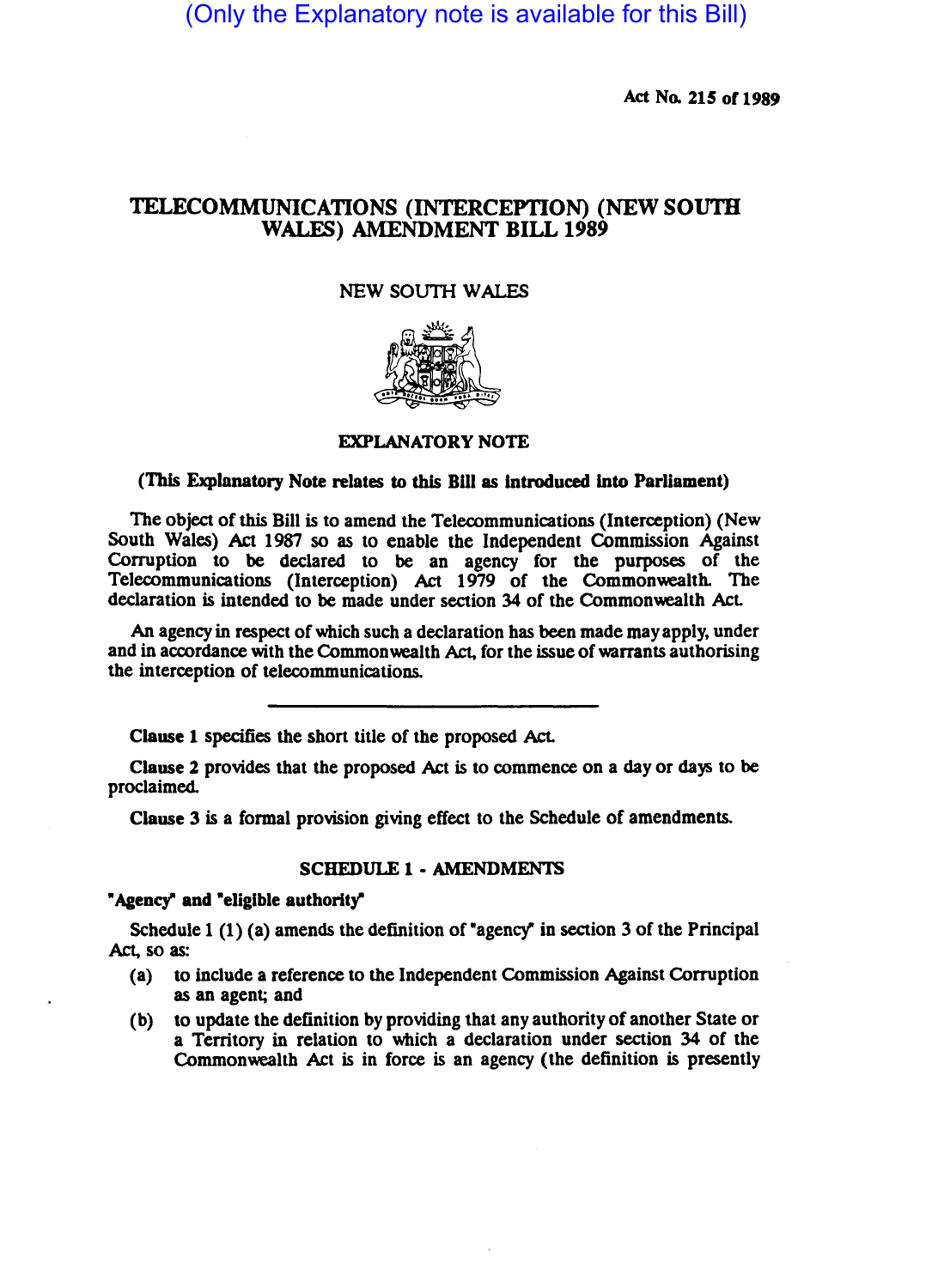limited in that section to a reference to the Police Force of any such State or Territory).

Schedule 1 (1) (f) amends the definition of "eligible authority" in section 3 of the Principal Act to include a reference to the Independent Commission Against Corruption. It is a requirement of the Commonwealth Act that any proposed agency be first designated as an "eligible authority" by State law, and that any eligible authority be bound by certain procedural and other requirements. In particular, an eligible authority is subject to monitoring by an independent authority. (In New South Wales, it is the Ombudsman. See Part 3 of the Principal AcL)

#### Safeguard provisions

The power to intercept telecommunications must be exercised according to strict procedural requirements. The Commonwealth Act specifies certain conditions that must be met by any State authority or body proposed to be designated as an agent for its purposes. These conditions involve the making by State law of provisions regulating the duties of agents and their officers in respect of due process (in the procuring of warrants etc.) and dealings with information obtained by interception activities. The amendments described below are for the most part strictly necessary for compliance with the Commonwealth Act.

#### Certifying officer

Schedule 1 (1) (b) amends the definition of "certifying officer" in section 3 of the Principal Act to include a reference to the Commissioner or an Assistant Commissioner of the Independent Commission Against Corruption.

A certifying officer of an eligible authority:

- (a) cenifies in writing that a copy of each warrant authorising the interception of telecommunications issued to the authority is a true copy of the warrant;
- (b) certifies in writing that a copy of each instrument revoking such a warrant is a true copy of the instrument; and
- (c) is empowered to issue a written evidentiary certificate for the purposes of section 61 (4) of the Commonwealth Act.

### Chief officer

Schedule 1 (1) (c) amends the definition of "chief officer" in section 3 of the Principal Act to include a reference to the Commissioner of the Independent Commission Against Corruption. Various obligations to keep documents connected with the issue and revocation of warrants and other records are imposed on chief officers of eligible authorities in Part 2 of the Principal AcL

### Officers of the Commission

Schedule 1 (1) (g) amends the definition of "officer" in section 3 of the Principal Act to include certain officers of the Independent Commission Against Corruption.

Intercepted information may be communicated to an officer of an agency who has applied for a warrant or who has been authorised by the chief officer of the agency